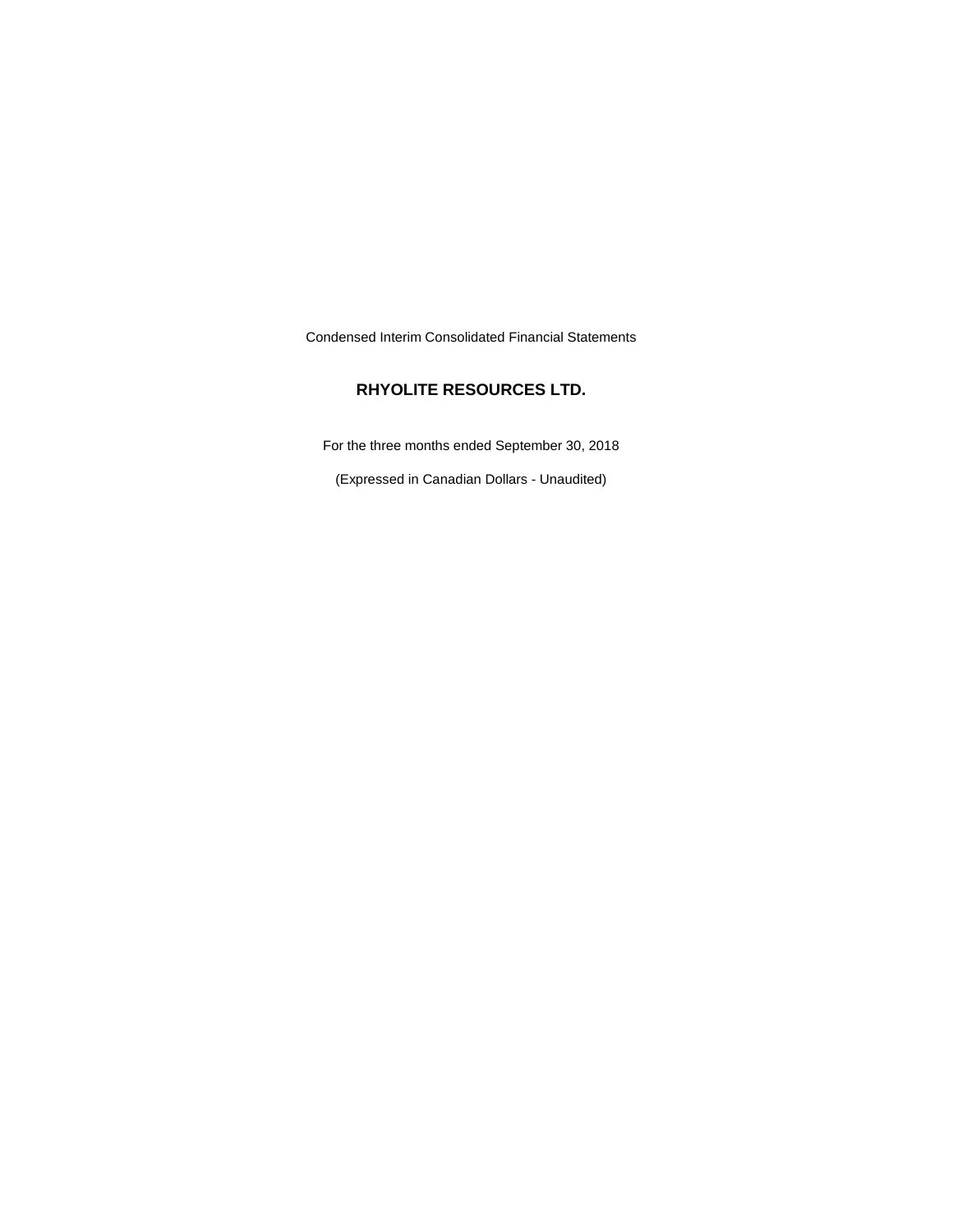# **Management's Comments on Unaudited Condensed Interim Financial Statements**

The accompanying unaudited condensed interim consolidated financial statements of Rhyolite Resources Ltd. (the "Company") for the three months ended September 30, 2018 have been prepared by management and approved by the Board of Directors of the Company.

These financial statements have not been reviewed by the Company's external auditors.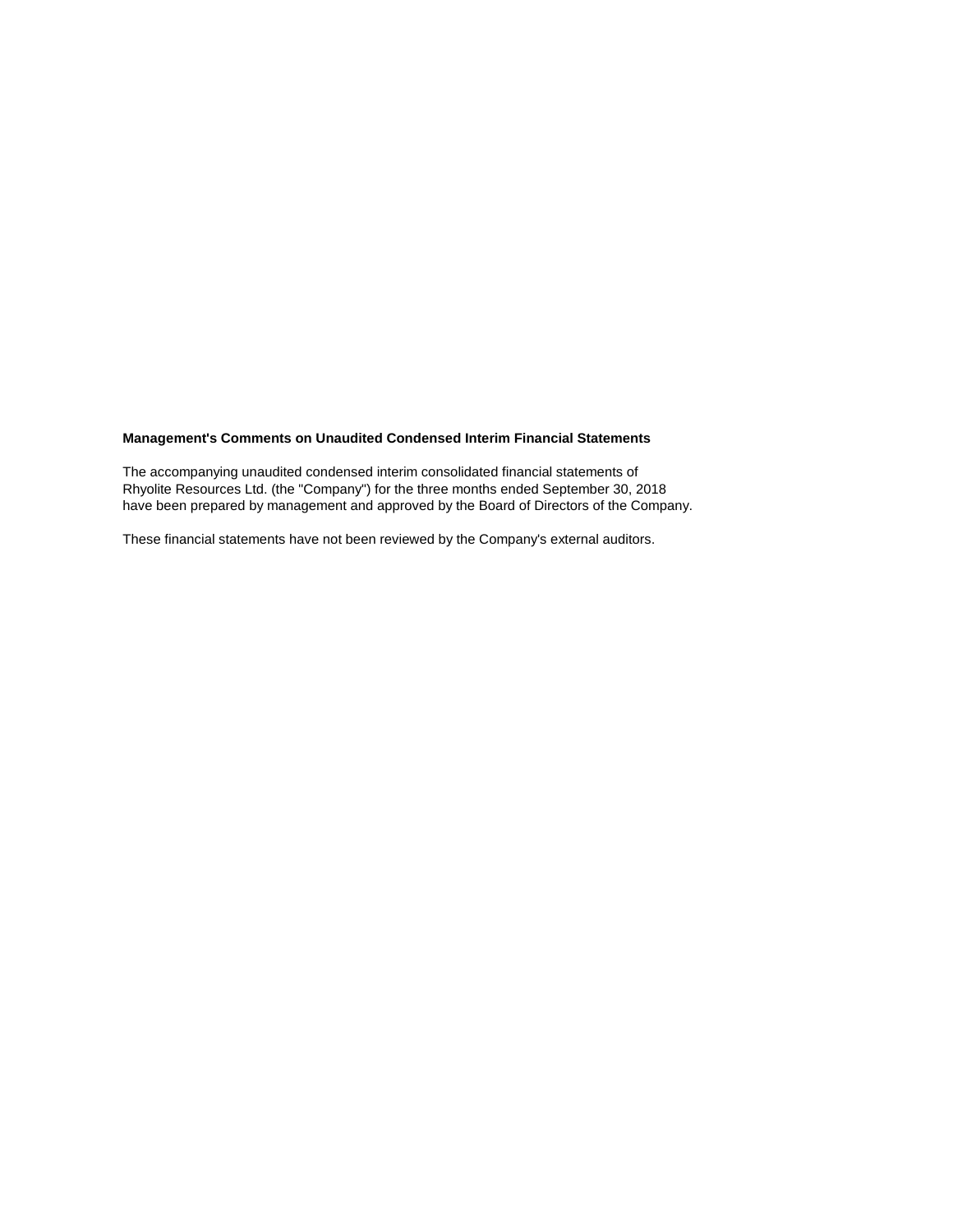Condensed Interim Consolidated Statements of Financial Position

(Expressed in Canadian dollars - unaudited)

|                                                                                                                                        | September 30,   | June 30,        |
|----------------------------------------------------------------------------------------------------------------------------------------|-----------------|-----------------|
|                                                                                                                                        | 2018            | 2018            |
| <b>ASSETS</b>                                                                                                                          |                 |                 |
| Current assets:                                                                                                                        |                 |                 |
| Cash                                                                                                                                   | $$1,440,080$ \$ | 1,451,233       |
| Amounts receivable (Note 5)                                                                                                            | 702             | 748             |
| <b>Total current assets</b>                                                                                                            | 1,440,782       | 1,451,981       |
| Exploration and evaluation assets (Note 4)                                                                                             | 44,615          | 44,615          |
| <b>Total assets</b>                                                                                                                    | \$1,485,397     | \$<br>1,496,596 |
| <b>LIABILITIES AND SHAREHOLDERS' EQUITY</b><br><b>Current liabilities:</b><br>Accounts payable and accrued liabilities (Notes 6 and 8) | \$<br>16,701 \$ | 16,488          |
| <b>Total liabilities</b>                                                                                                               | 16,701          | 16,488          |
| Shareholders' equity:                                                                                                                  |                 |                 |
| Share capital (Note 7)                                                                                                                 | 4,850,804       | 4,850,804       |
| Equity reserves (Note 7)                                                                                                               | 245,446         | 245,446         |
| <b>Deficit</b>                                                                                                                         | (3,627,554)     | (3,616,142)     |
| Total shareholders' equity                                                                                                             | 1,468,696       | 1,480,108       |
| Total liabilities and shareholder's equity                                                                                             | \$1,485,397     | \$<br>1,496,596 |

Basis of presentation (Note 2)

See accompanying notes to the condensed interim consolidated financial statements.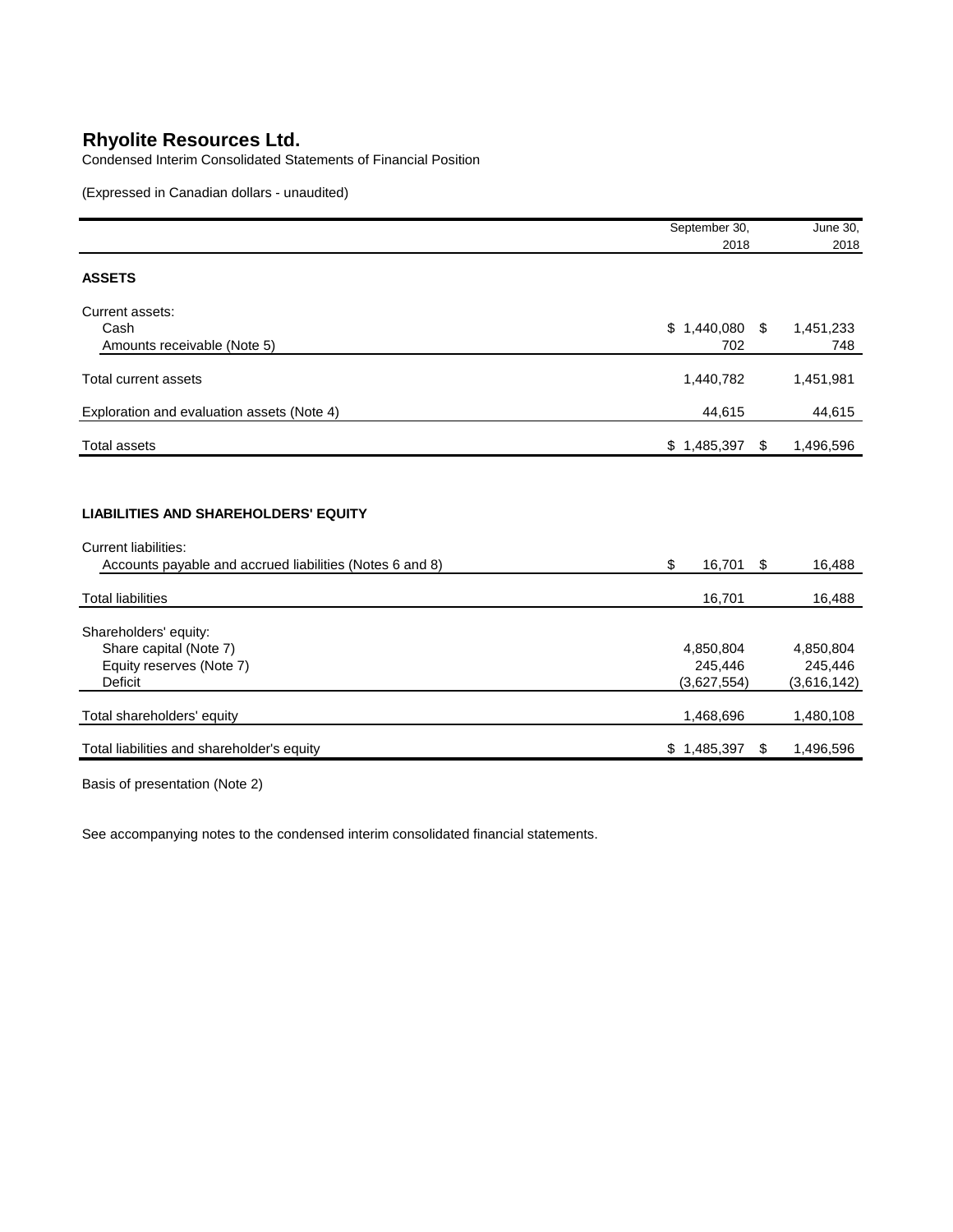Condensed Interim Consolidated Statements of Changes in Equity

(Expressed in Canadian dollars - unaudited)

|                             | Number of       | Share     | Equity       |                   | Total     |
|-----------------------------|-----------------|-----------|--------------|-------------------|-----------|
|                             | shares          | capital   | Reserves     | <b>Deficit</b>    | Equity    |
|                             |                 |           |              |                   |           |
| Balance, June 30, 2017      | 43,491,450<br>S | 4,865,497 | S<br>249,781 | \$ (3,539,972) \$ | 1,575,306 |
| Loss for the period         |                 |           |              | (17,695)          | (17,695)  |
| Balance, September 30, 2017 | 43,491,450      | 4,865,497 | 249,781      | (3,557,667)       | 1,557,611 |
| Exercise of warrants        | 46.250          | 11.273    | (4,335)      |                   | 6,938     |
| Share issuance costs        |                 | (25,966)  |              |                   | (25,966)  |
| Loss for the period         |                 |           |              | (58, 475)         | (58,475)  |
| Balance, June 30, 2018      | 43,537,700      | 4,850,804 | 245.446      | (3,616,142)       | 1,480,108 |
| Loss for the period         |                 |           |              | (11, 412)         | (11,412)  |
| Balance, September 30, 2018 | 43,537,700      | 4,850,804 | 245.446      | \$ (3,627,554)    | .468,696  |

See accompanying notes to the condensed interim consolidated financial statements.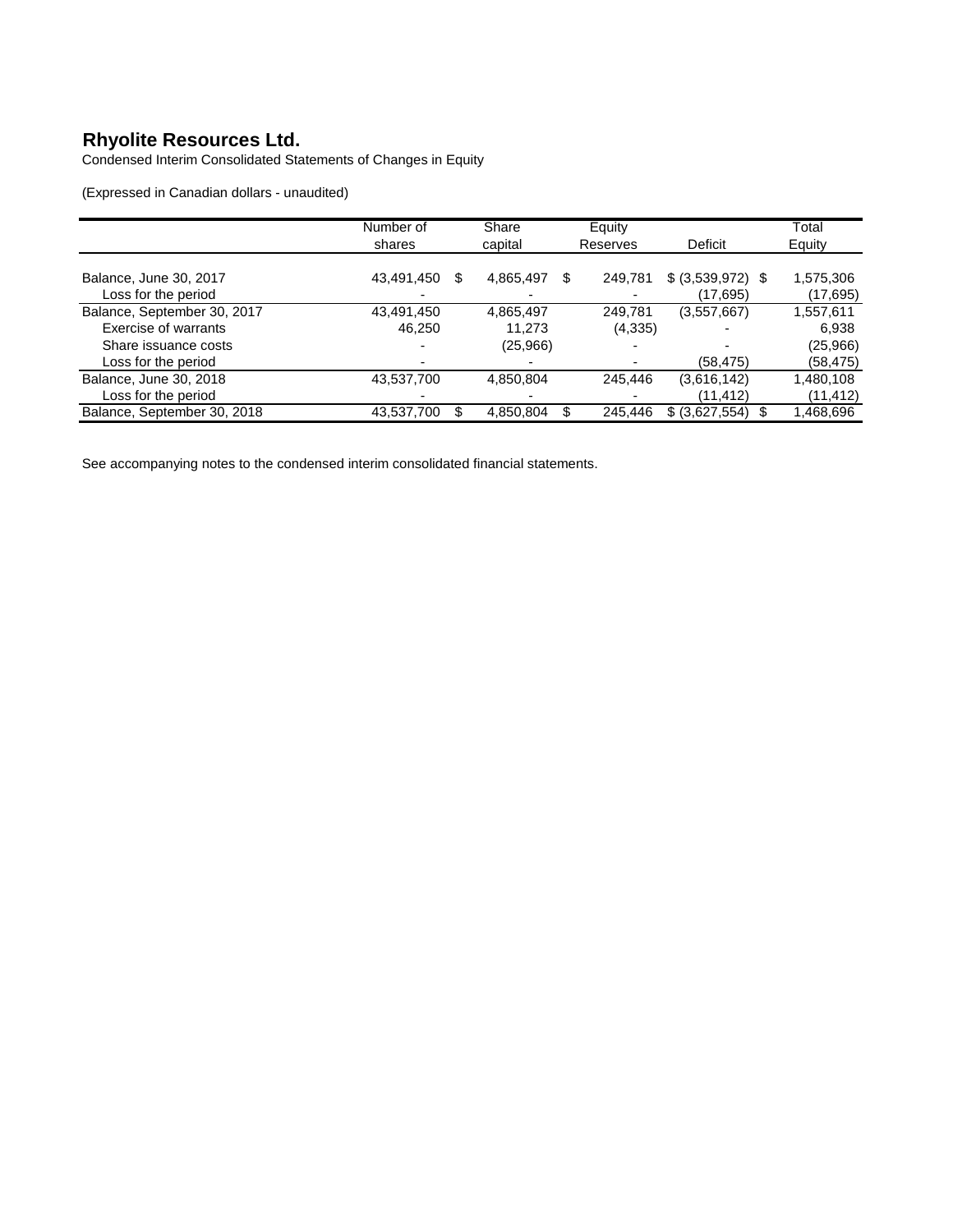Condensed Interim Consolidated Statements of Comprehensive Loss

(Expressed in Canadian dollars - unaudited)

|                                                      | <b>Three Months Ended</b><br>September 30, |                 |  |            |
|------------------------------------------------------|--------------------------------------------|-----------------|--|------------|
|                                                      |                                            | 2018            |  | 2017       |
| General and administration expenses:                 |                                            |                 |  |            |
| Office administration and facilities (Note 8)        | \$                                         | $12,000$ \$     |  | 12,000     |
| Transfer agent, listing and filing fees              |                                            | 3.542           |  | 3,554      |
| Shareholder information                              |                                            | 732             |  | 629        |
| Office supplies and services                         |                                            | 507             |  | 708        |
| Accounting and legal                                 |                                            |                 |  | 3,834      |
| Interest income                                      |                                            | (5,369)         |  | (3,030)    |
| Total general and administration expenses            |                                            | 11,412          |  | 17,695     |
| Loss and comprehensive loss for the period           | \$                                         | $11,412$ \$     |  | 17,695     |
| Basic and diluted loss per share (Note 7)            | \$                                         | $0.00 \quad$ \$ |  | 0.00       |
|                                                      |                                            |                 |  |            |
| Weighted average number of common shares outstanding |                                            | 43,491,450      |  | 43,491,450 |

See accompanying notes to the condensed consolidated interim financial statements.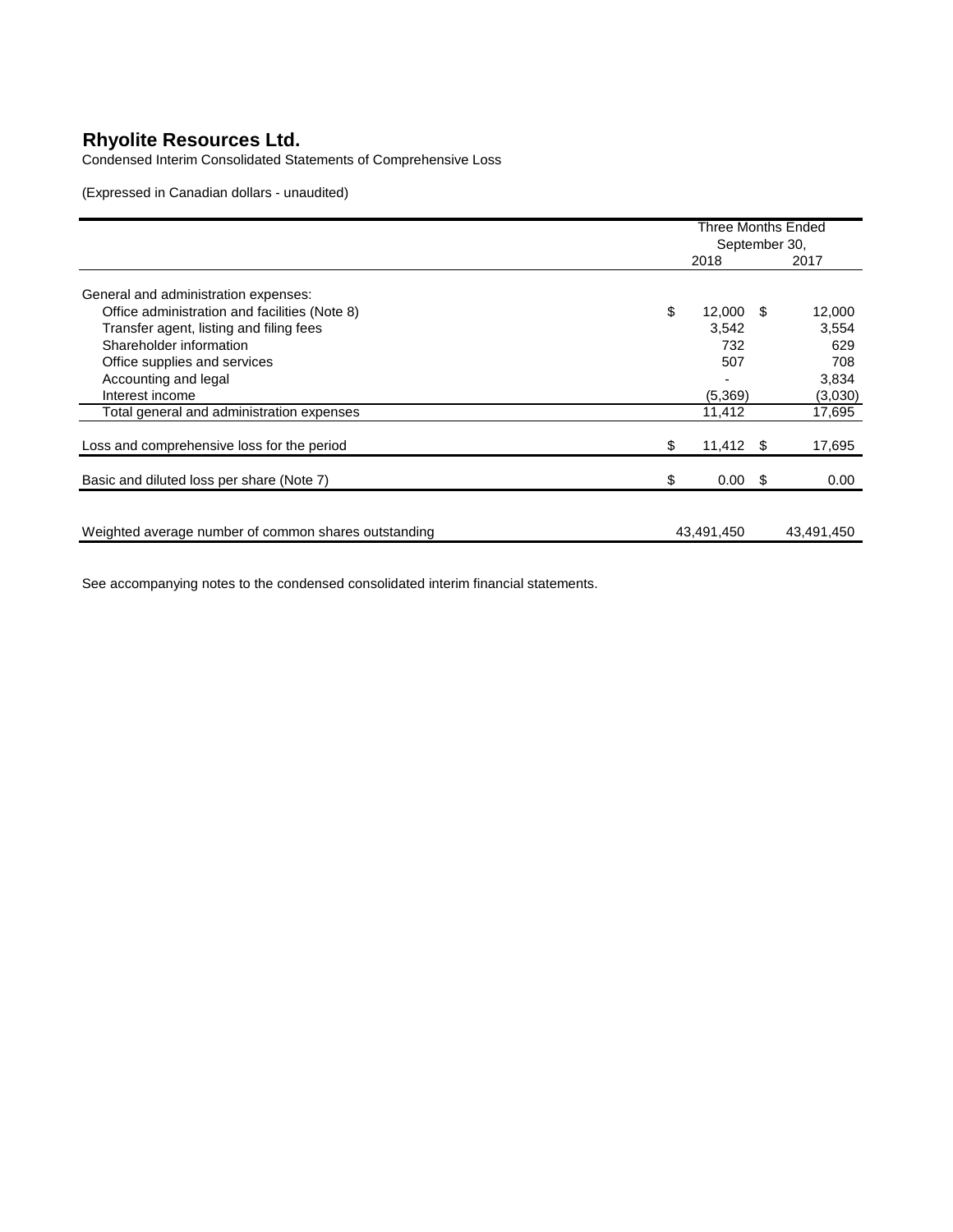Condensed Interim Consolidated Statements of Cash Flows

(Expressed in Canadian dollars - unaudited)

|                                               |                      | <b>Three Months Ended</b><br>September 30, |  |  |
|-----------------------------------------------|----------------------|--------------------------------------------|--|--|
|                                               | 2018                 | 2017                                       |  |  |
|                                               |                      |                                            |  |  |
| Cash (used in) provided by:                   |                      |                                            |  |  |
| Operating activities:                         |                      |                                            |  |  |
| Loss for the period                           | \$<br>$(11, 412)$ \$ | (17, 695)                                  |  |  |
| Non-operating income:                         |                      |                                            |  |  |
| Interest income                               | (5,369)              | (3,030)                                    |  |  |
| Changes in non-cash working capital balances: |                      |                                            |  |  |
| Amounts receivable                            | 46                   | 183                                        |  |  |
| Accounts payable and accrued liabilities      | 213                  | 11,394                                     |  |  |
| Net cash used in operating activities         | (16,522)             | (9, 148)                                   |  |  |
| Investing activities:                         |                      |                                            |  |  |
| Interest income                               | 5,369                | 3,030                                      |  |  |
| Net cash provided by investing activities     | 5,369                | 3,030                                      |  |  |
| Change in cash for the period                 | (11, 153)            | (6, 118)                                   |  |  |
| Cash, beginning of period                     | 1,451,233            | 1,546,217                                  |  |  |
| Cash, end of period                           | \$1,440,080          | 1,540,099<br>S                             |  |  |

There were no non-cash investing or financing activities during the three months ended September 30, 2018 and 2017.

See accompanying notes to the condensed interim consolidated financial statements.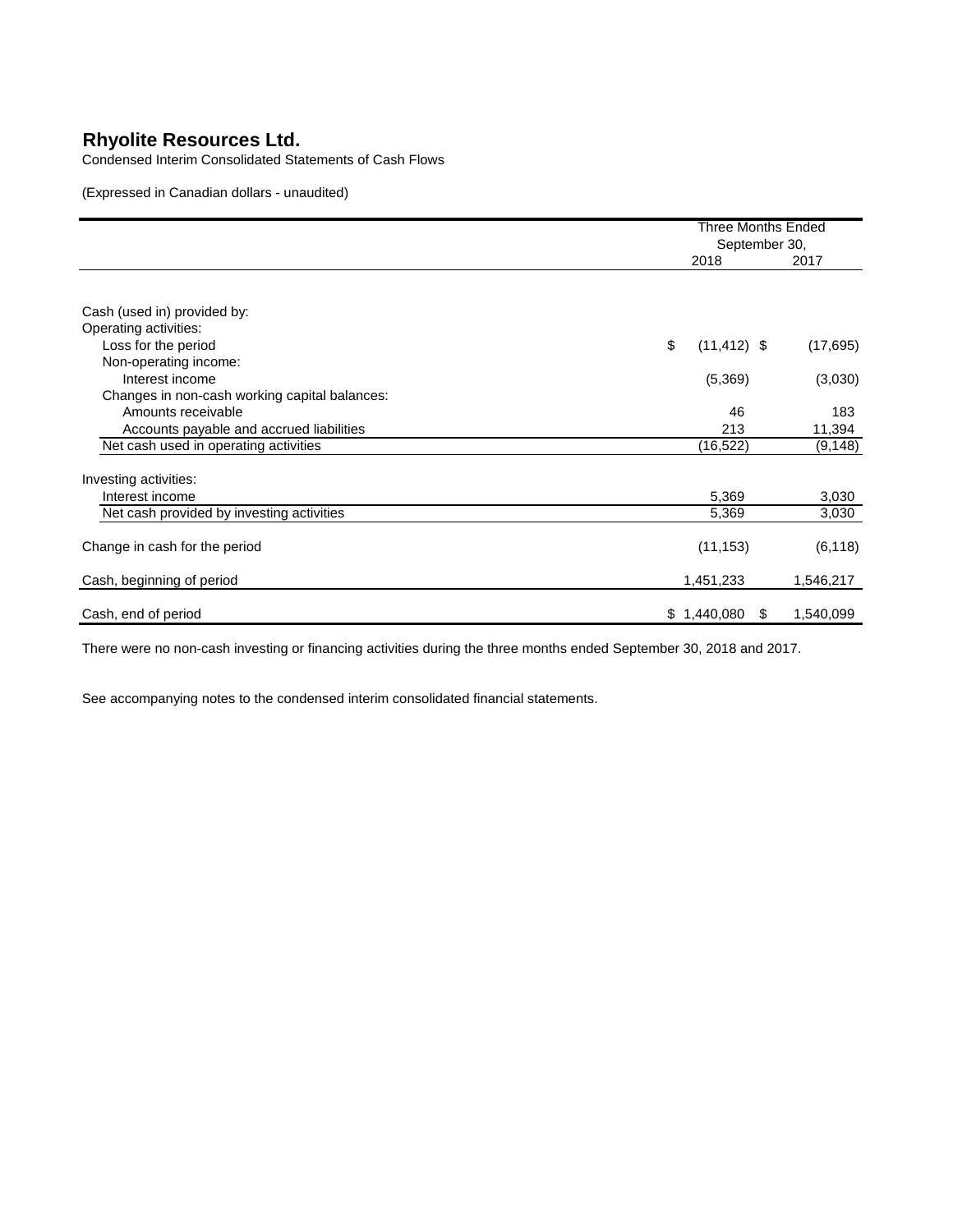### **1. NATURE OF OPERATIONS**

Rhyolite Resources Ltd. (the "Company") was incorporated under the *Business Corporations Act* (Alberta) on April 6, 2006. Its principal business activities include the acquisition and exploration of mineral properties. The Company's registered office address is Suite 1900,  $520 - 3<sup>rd</sup>$  Avenue SW, Calgary, AB, and its principal place of business is Suite 1703, 595 Burrard Street, Vancouver, BC.

These unaudited condensed interim consolidated financial statements were authorized for issuance by the Audit Committee and Board of Directors on November 28, 2018.

## **2. BASIS OF PRESENTATION**

### **Statement of Compliance**

These unaudited condensed interim consolidated financial statements, including comparative periods, have been prepared in accordance with International Financial Reporting Standards ("IFRS") and in accordance with International Accounting Standard ("IAS") 34 "*Interim Financial Reporting"*, as issued by the International Accounting Standards Board ("IASB"), and interpretations of the International Financial Reporting Interpretations Committee ("IFRIC"). These financial statements should be read in conjunction with the Company's audited consolidated financial statements for the year ended June 30, 2018.

### **Basis of Measurement**

These condensed interim consolidated financial statements have been prepared on a historical cost basis except for financial instruments classified as fair value through profit or loss, which are stated at their fair value. In addition, these financial statements have been prepared using the accrual basis of accounting, except for cash flow information.

These condensed interim consolidated financial statements are presented in Canadian dollars, which is also the functional currency of the Company and its subsidiaries.

#### **Going Concern**

These condensed interim consolidated financial statements have been prepared on the assumption that the Company will realize its assets and discharge its liabilities in the normal course of business rather than through a process of forced liquidation. As such, these condensed interim consolidated financial statements do not include adjustments to amounts and classifications of assets and liabilities that might be necessary should the Company be unable to continue operations. While management believes that the Company has sufficient working capital to meet its projected financial obligations in the short-term, which includes the next fiscal year, its ability to operate as a going concern in the longer-term requires it enter into profitable operations or to raise additional financing.

# **3. SIGNIFICANT ACCOUNTING POLICIES AND ESTIMATES**

These condensed interim consolidated financial statements have been prepared according to the same accounting policies and are subject to the same areas of judgement, measurement estimates and uncertainties as those disclosed in Note 3 of the Company's audited financial statements for the year ended June 30, 2018.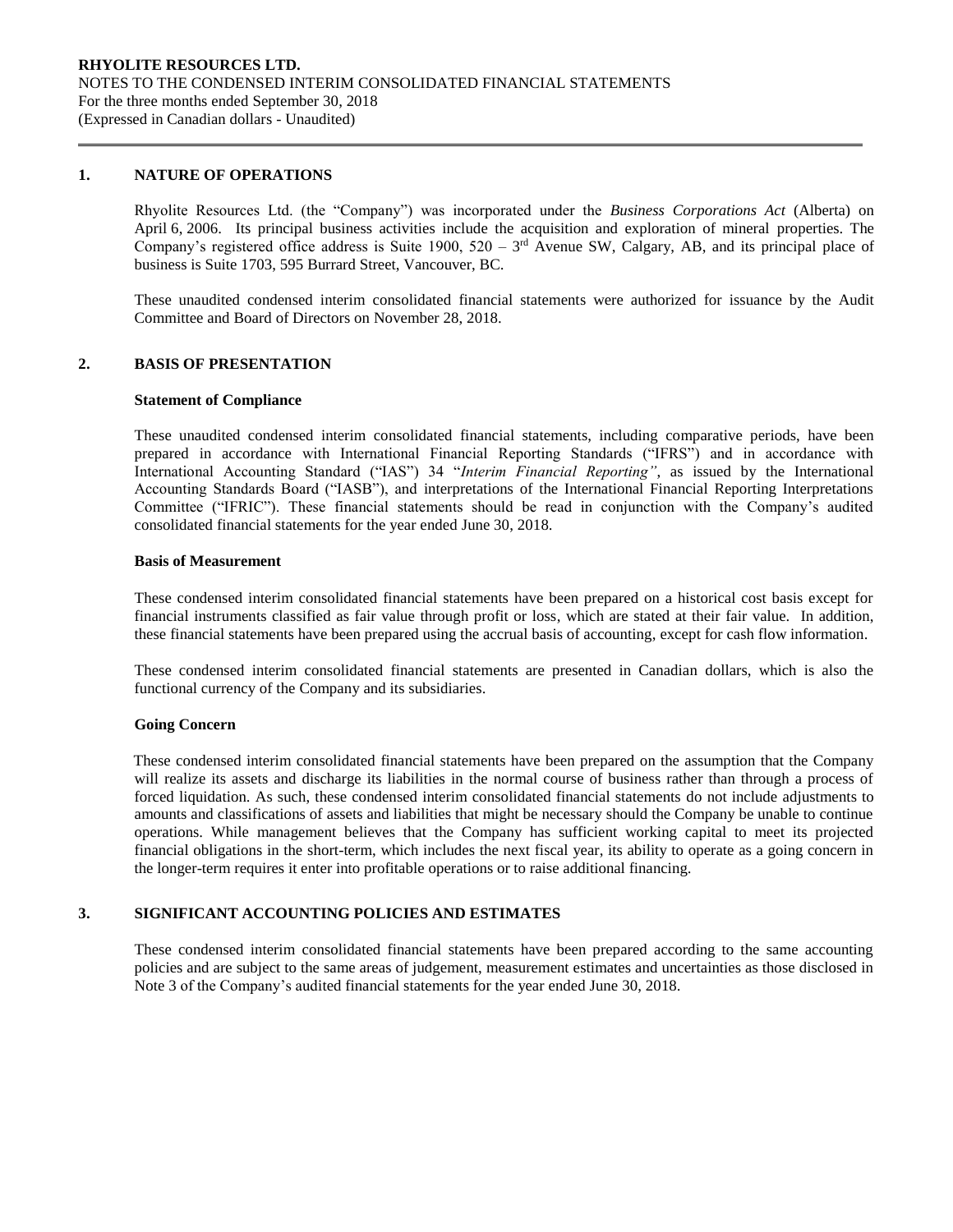## **4. EXPLORATION AND EVALUATION ASSETS - MINERAL PROPERTIES**

### **Paxson Gold Property, Alaska, U.S.**

The Company acquired through an internal staking program certain mineral claims in the eastern Alaska Range, southwest of Tok, Alaska. As of September 30, 2018, the Company has incurred staking costs of \$44,615 (June 30, 2018 - \$44,615) in acquiring these claims.

Title to mineral properties may be based on uncertain conveyance histories and therefore involves an inherent risk that title to the Company's mineral properties may be contested. The Company has investigated title to all of its mineral properties and, to the best of its knowledge, title to all of its properties is in good standing. Further, the Company has not been notified of any challenge to the validity of its claims.

## **5. AMOUNTS RECEIVABLE**

The Company's amounts receivable arise primarily from the refund of sales taxes from Canadian taxation authorities.

## **6. ACCOUNTS PAYABLE AND ACCRUED LIABILITIES**

Accounts payable and accrued liabilities relate to amounts owing for management, consulting and other professional services, including services provided by a related party (Note 8). All payables and accrued liabilities for the Company fall due within the next 12 months.

## **7. SHAREHOLDERS' EQUITY**

### **Authorized share capital**

Unlimited common shares, without par value. Unlimited preferred shares issuable in series, without par value.

No preferred shares were issued and outstanding during the three months ended September 30, 2018 or the year ended June 30, 2018, and changes to the number of common shares outstanding are as follows:

|                                                   | <b>Number</b> | <b>Assigned</b> |
|---------------------------------------------------|---------------|-----------------|
|                                                   | of Shares     | Value           |
| Outstanding, June 30, 2017                        | 43,491,450    | 4.865.497       |
| Shares issued on warrant exercise                 | 46.250        | 11.273          |
| Share issuance costs                              | -             | (25,966)        |
| Outstanding, June 30, 2018 and September 30, 2018 | 43.537.700    | 4.850.804       |

On October 31, 2017, the Company issued 21,250 common shares on the exercise of Agent's Warrants, and on November 29, 2017 an additional 25,000 Agent's Warrants were exercised. The combined proceeds from these issuances was \$6,938 and an additional \$4,335 was reclassified from equity reserves to share capital for the original fair value attributed to the exercised Agent's warrants.

Share issuance costs for the year ended June 30, 2018 were incurred for a private placement of common shares occurring prior to June 30, 2017.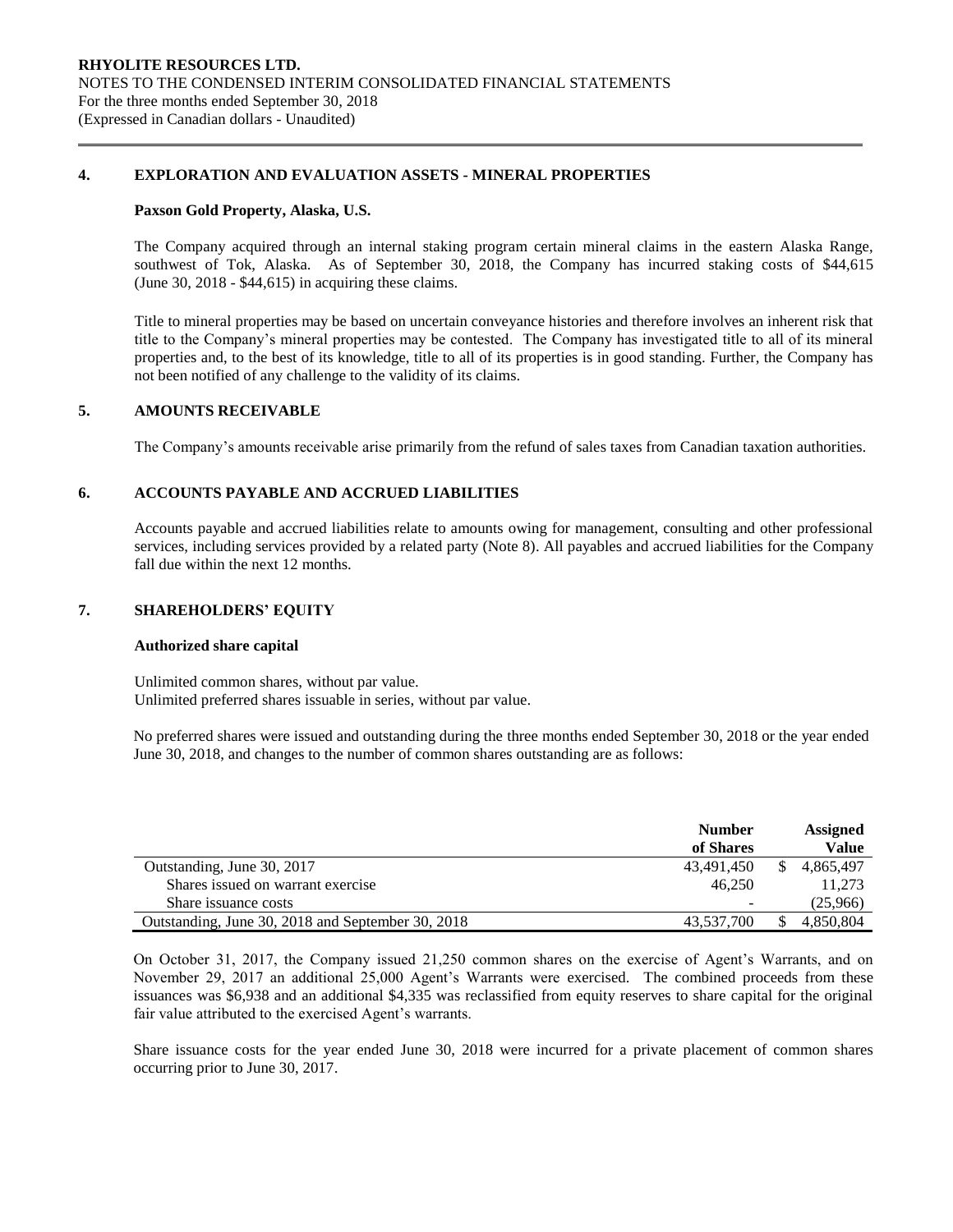# **7. SHAREHOLDERS' EQUITY** (cont'd…)

### **Stock options**

The Company adopted an incentive stock option plan (the "Option Plan") which provides that the Board of Directors of the Company may from time to time, in its discretion, and in accordance with the Exchange requirements, grant to directors, officers, employees and technical consultants to the Company, non-transferable options to purchase common shares, provided that the number of common shares reserved for issuance will not exceed 10% of the issued and outstanding common shares. Such options will be exercisable for a period of up to 5 years from the date of grant. Vesting terms are determined by the Board of Directors at the time of grant.

There were no changes to the number of stock options outstanding during the three months ended September 30, 2018 or the year ended June 30, 2018 and the following incentive stock options were outstanding and exercisable at September 30, 2018:

|                    |                       | Number of<br><b>Options</b> | Number of<br><b>Options</b> |
|--------------------|-----------------------|-----------------------------|-----------------------------|
| <b>Expiry date</b> | <b>Exercise Price</b> | <b>Outstanding</b>          | <b>Exercisable</b>          |
| May 16, 2021       | 0.15                  | 450,000                     | 450,000                     |
|                    |                       | 450,000                     | 450,000                     |

# **Warrants**

The Company may grant warrants on a stand-alone basis to agents or brokers as compensation for facilitating financing ("Agent's Warrants"). Alternatively, warrants may be included with the Company's shares as a component of share units issued for financing ("Unit Warrants"). Warrant transactions for the three months ended September 30, 2018 and the year ended June 30, 2018 are summarized as follows:

|                                                   | <b>Number</b> | Weighted<br>Average<br><b>Exercise</b> |              | Weighted<br><b>Average Fair</b><br>Value per |
|---------------------------------------------------|---------------|----------------------------------------|--------------|----------------------------------------------|
|                                                   | of Warrants   |                                        | <b>Price</b> | Warrant                                      |
| Outstanding, June 30, 2017                        | 9,360,000     |                                        | 0.15         | 0.01                                         |
| Agent's Warrants exercised                        | (46,250)      |                                        | 0.15         | 0.09                                         |
| Outstanding, June 30, 2018 and September 30, 2018 | 9,313,750     |                                        | 0.15         | 0.01                                         |

The following warrants were outstanding and exercisable at September 30, 2018:

|                    |                       | Number of<br><b>Warrants</b> |
|--------------------|-----------------------|------------------------------|
| <b>Expiry date</b> | <b>Exercise Price</b> | Outstanding                  |
| March 27, 2019     | \$0.15                | 9,313,750                    |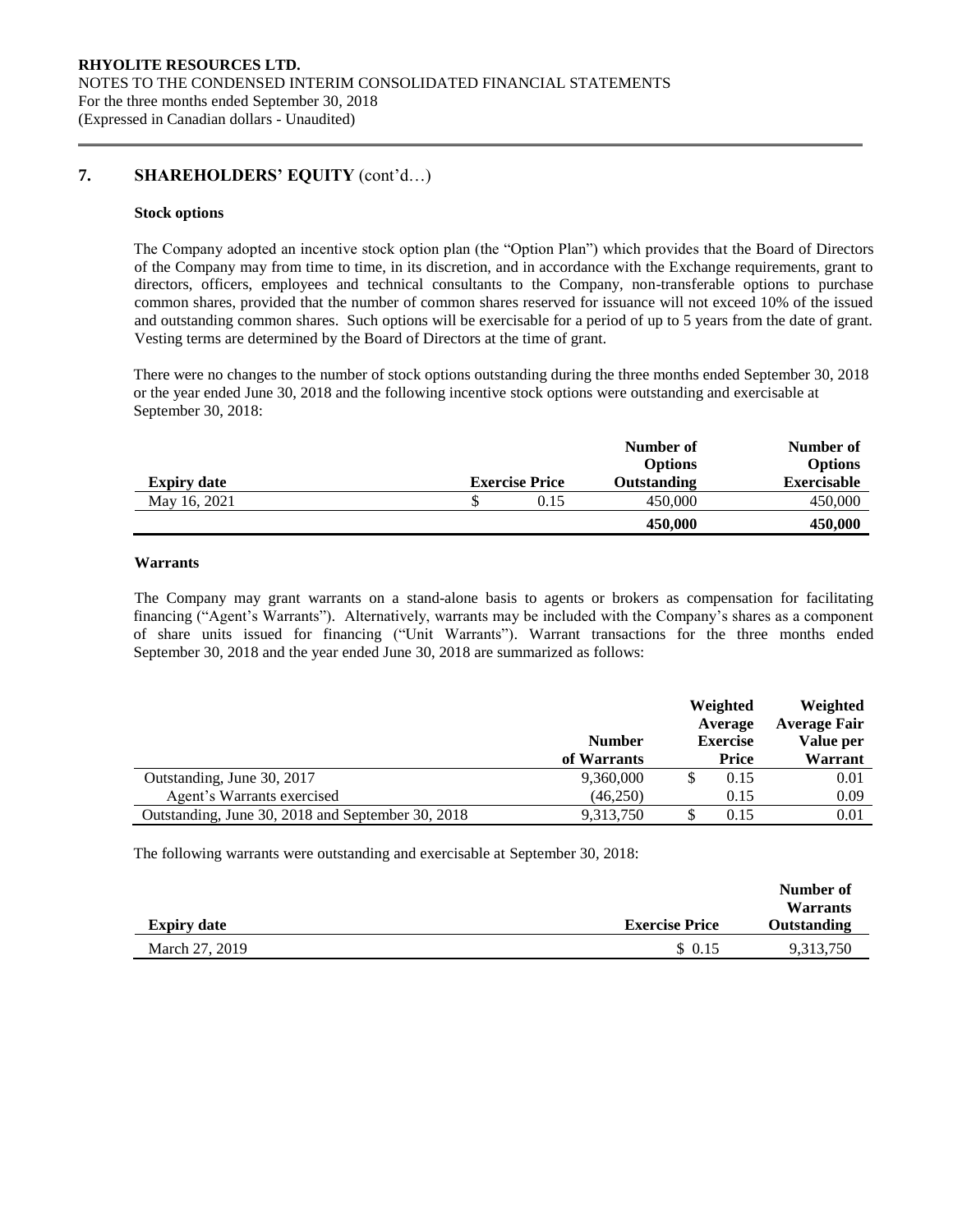# **7. SHAREHOLDERS' EQUITY** (cont'd…)

### **Per share amounts**

Weighted average per share amounts for the three months ended September 30, 2018 and 2017 are calculated as follows:

|                                                                 | <b>Three Months</b><br><b>Ended</b><br>September 30,<br>2018 | <b>Three Months</b><br><b>Ended</b><br>September 30,<br>2017 |
|-----------------------------------------------------------------|--------------------------------------------------------------|--------------------------------------------------------------|
|                                                                 |                                                              |                                                              |
| Numerator                                                       |                                                              |                                                              |
| Net Loss                                                        | \$11,412                                                     | \$17,695                                                     |
| Denominator                                                     |                                                              |                                                              |
| Weighted average number of common shares outstanding, basic and |                                                              |                                                              |
| diluted                                                         | 43,537,700                                                   | 43,491,450                                                   |
| Loss per common share, basic and diluted                        | \$(0.00)                                                     | \$(0.00)                                                     |

Diluted weighted average number of common shares outstanding for the three months ended September 30, 2018 and 2017 exclude the impact of stock options and warrants outstanding as their inclusion is anti-dilutive in periods when a loss is incurred.

## **8. RELATED PARTY TRANSACTIONS**

The Company is party to a corporate service agreement with Earlston Management Corp. ("Earlston"), a company a company that provides key management services to the Company. The Company pays Earlston a fee of \$4,000 per month and out-of-pocket costs for standard management and office services. Earlston also provides occasional consulting, project management or other support services which are billed separately from the standard rate. An expense for office administration and facilities of \$12,000 the three months ended September 30, 2018 (2017 - \$12,000) has been reported for services provided by Earlston. Accounts payable and accrued liabilities as at September 30, 2018 includes \$4,328 (June 30, 2018 - \$4,320) in amounts owing to Earlston.

## **9. FINANCIAL INSTRUMENTS AND RISK MANAGEMENT**

As at September 30, 2018, the Company's financial instruments comprise cash, amounts receivable and accounts payable and accrued liabilities. The fair values of amounts receivable and accounts payable and accrued liabilities approximate their carrying values due to their short-term maturity. Fair values of financial instruments are classified in a fair value hierarchy based on the inputs used to determine fair values. The levels of the fair value hierarchy are as follows:

- Level 1 Unadjusted quoted prices in active markets for identical assets or liabilities;
- Level 2 Inputs other than quoted prices included in Level 1 that are observable for the asset or liability, either directly (i.e. as prices) or indirectly (i.e. derived from prices); and
- Level 3 Inputs that are not based on observable market data (unobservable inputs).

As at September 30, 2018, the fair value of cash held by the Company was based on Level 1 of the fair value hierarchy.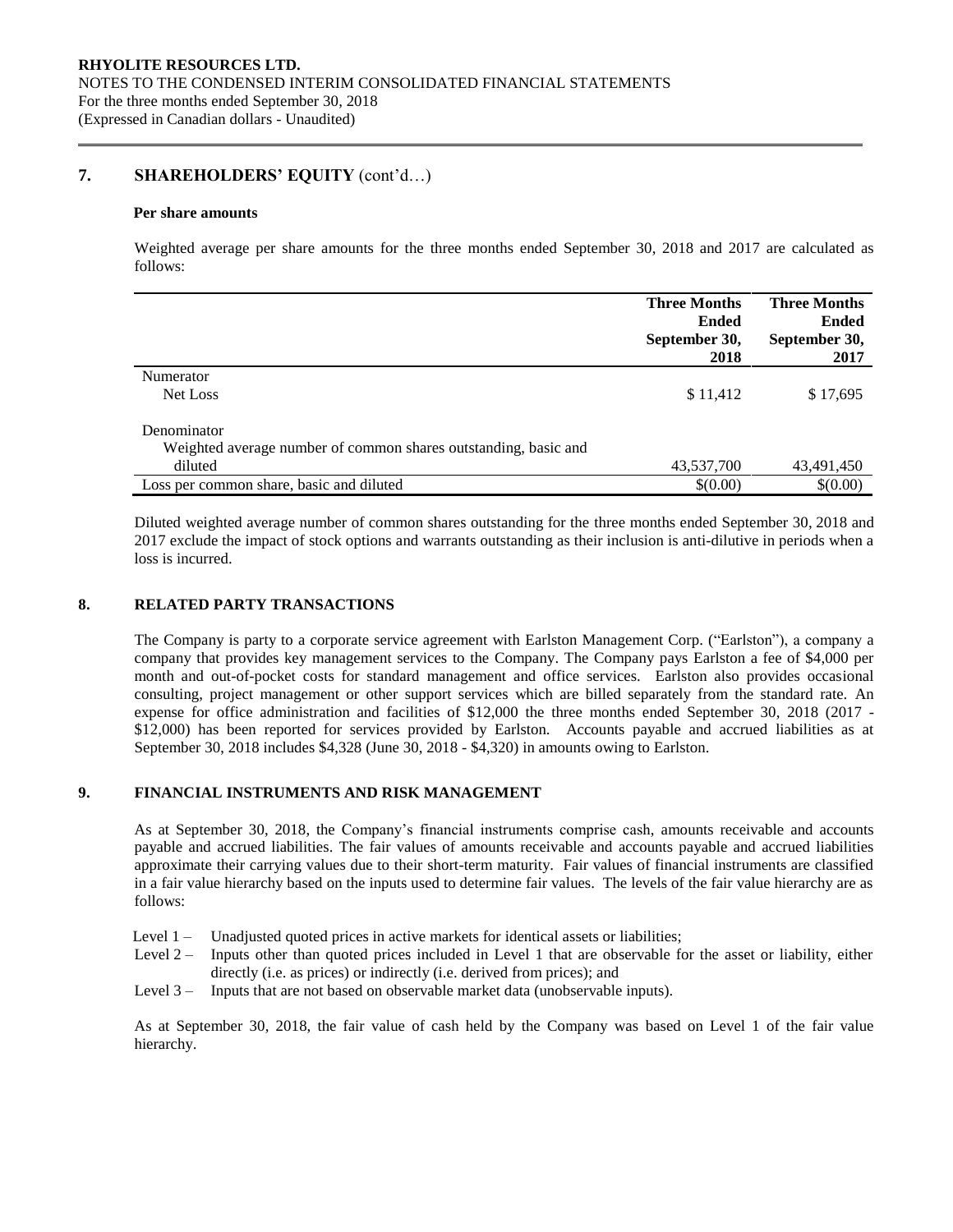# **9. FINANCIAL INSTRUMENTS AND RISK MANAGEMENT** (cont'd…)

The Company's risk exposures and the impact on the Company's financial instruments are summarized below:

### *Credit risk*

Credit risk is the risk of an unexpected loss if a customer or third party to a financial instrument fails to meet its contractual obligations. The Company's credit risk is primarily attributable to its cash and amounts receivable. The Company limits exposure to credit risk by maintaining its cash with large financial institutions. The Company does not have cash that is invested in asset backed commercial paper. The Company's amounts receivable consists of sales tax refundable from the Canada Revenue Agency and is not subject to significant credit risk.

### *Liquidity risk*

Liquidity risk is the risk that the Company will not be able to meet its financial obligations as they fall due. The Company ensures there is sufficient capital in order to meet short-term business requirements, after taking into account cash flows from operations and the Company's holdings of cash. The Company believes that these sources are sufficient to cover the likely short-term cash requirements, but that further funding will be required to meet longterm requirements. As at September 30, 2018, the Company had a cash balance of \$1,440,080 to settle current liabilities of \$16,701. All of the Company's financial liabilities have contractual maturities of 30 days or are due on demand and subject to normal trade terms.

## *Market risk*

Market risk is the risk of loss that may arise from changes in market factors such as interest rates, foreign exchange rates, and commodity and equity prices.

#### i. Interest rate risk

Interest rate risk arises from changes in market rates of interest that could adversely affect the Company. The Company currently has no interest-bearing financial instruments other than cash, so its exposure to interest rate risk is insignificant.

#### ii. Foreign currency risk

Foreign currency risk is the risk that is related to the fluctuation of foreign exchange rates. The Company has exploration and evaluation activities in Alaska, USA and costs related to this activity are typically incurred in US dollars while funds are typically raised by the parent company in Canadian dollars. The Company does not anticipate a large exploration program at this time and, as a result, is not exposed to significant foreign currency risk.

## iii. Price risk

The Company holds no marketable securities or non-cash assets that are classified as financial instruments and, consequently, has no exposure to the price fluctuations of such instruments.